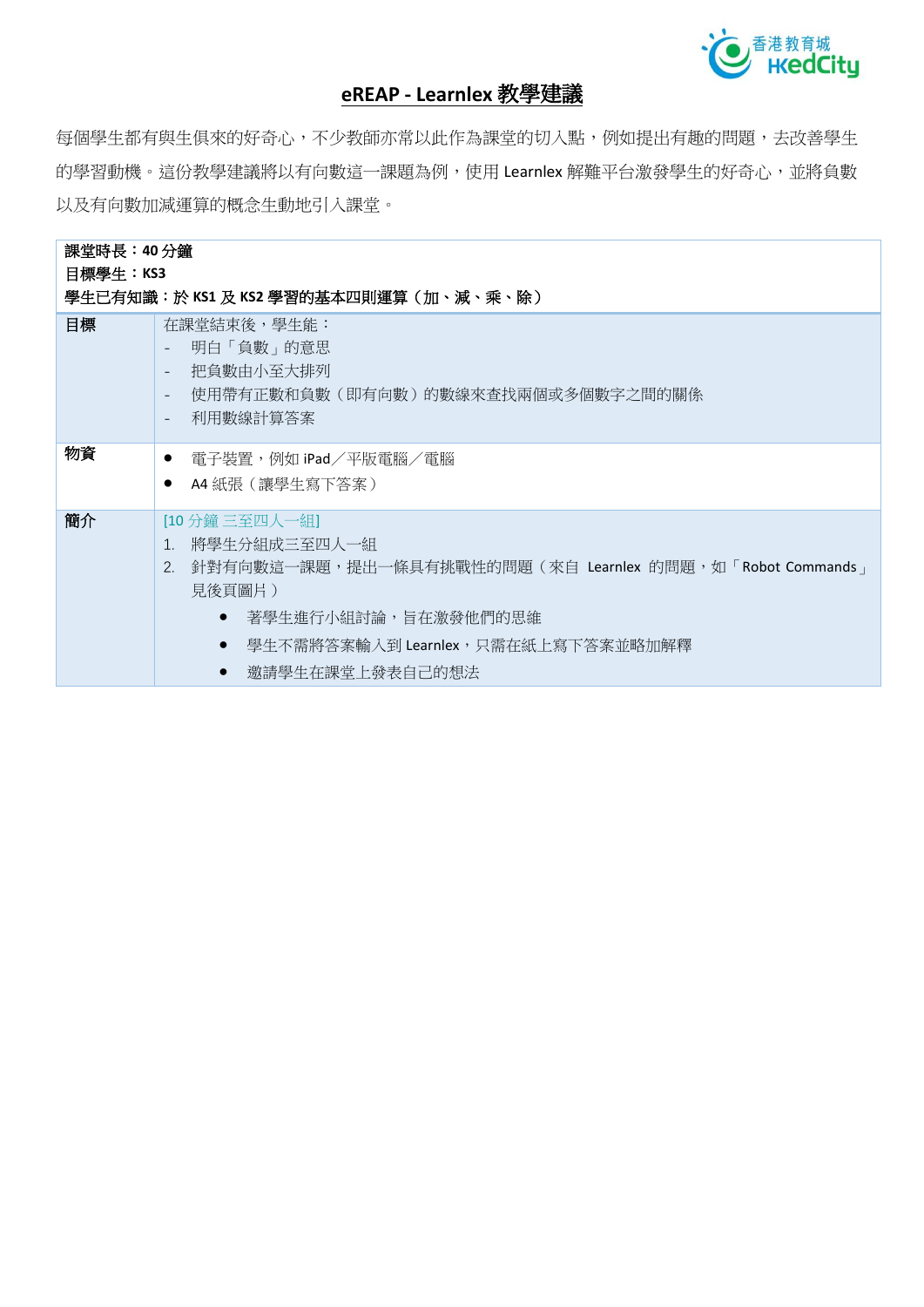





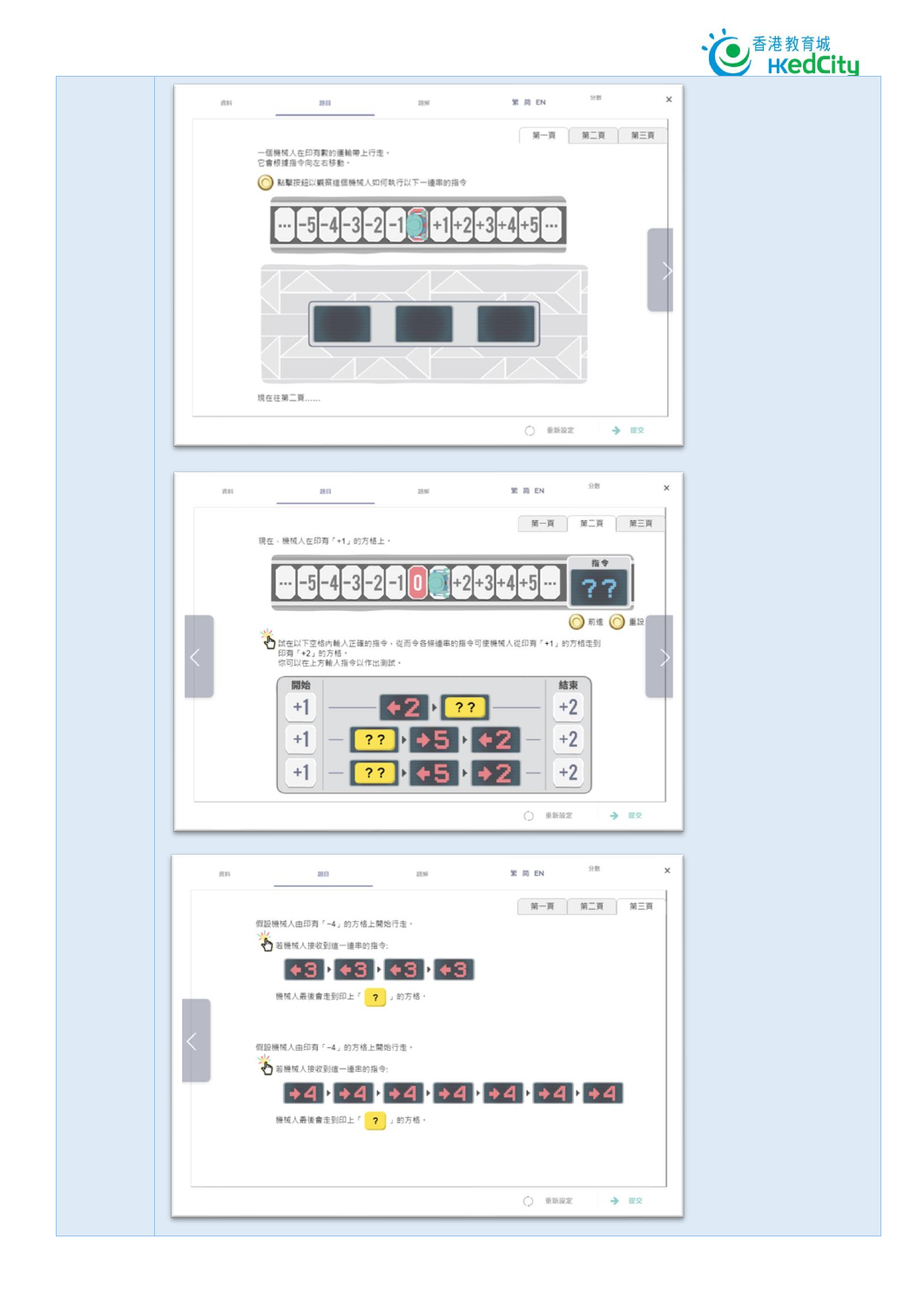

| 延伸一   | [10分鐘小組討論]<br>回應學生的意見<br>能力較弱的學生:給他們一些提示並鼓勵他們繼續解答<br>$\bullet$<br>能力較高的學生:着他們講解自己如何得出答案<br>$\bullet$<br>通過具挑戰性的問題帶出課題<br>引入負數和數字線的概念<br>關鍵概念:正數 = 數字線的右側,而負數 = 數字線的左側<br>$\bullet$<br>例如,當向左移時,數字的負值會更大;當向右移時,數字的正值則更大<br>٠<br>從最小到最大排列數字                                                           |
|-------|-----------------------------------------------------------------------------------------------------------------------------------------------------------------------------------------------------------------------------------------------------------------------------------------------------|
| 延伸二   | [15 分鐘 全班]<br>使用數線找出答案 (加減法)<br>關鍵概念:加法=向右移動,減法=向左移動<br>提供一些問題<br>$\bullet$<br>(-2) +3=從-2的位置開始向右移動3個單位<br>$\therefore$ 答案 = +1<br>(-2)-3=從-2的位置開始向左移動3個單位<br>:答案 = -5<br>有向數的加減運算規則<br>關鍵概念:<br>正負得負,負正得負<br>例如:(-2) + (-4) = -2 - 4 = -6<br>正正得正,負負得正<br>■ 例如:(-2) - (-4) = -2 + 4 = +2<br>提供一些例子 |
| 總結    | [5分鐘全班]<br>書數線的重要性<br>$\bullet$<br>正數和負數的位置<br>$\bullet$<br>正負數加減運算的關鍵概念<br>$\bullet$                                                                                                                                                                                                               |
| 作業/跟進 | 學生必須自行使用 Learnlex 再次完成問題<br>$\bullet$<br>輸入答案並將最終答案提交至 Learnlex 平台<br>$\bullet$<br>在提交答案後,學生可以在平台內查看詳細解釋,如對解釋感到困惑可於課上向教師提問<br>$\bullet$<br>教師可以從班級報告中了解學生的學習進度,從而安排更多練習給能力較弱的學生                                                                                                                     |

資料來源:在 Learnlex 中搜索「Robot Commands」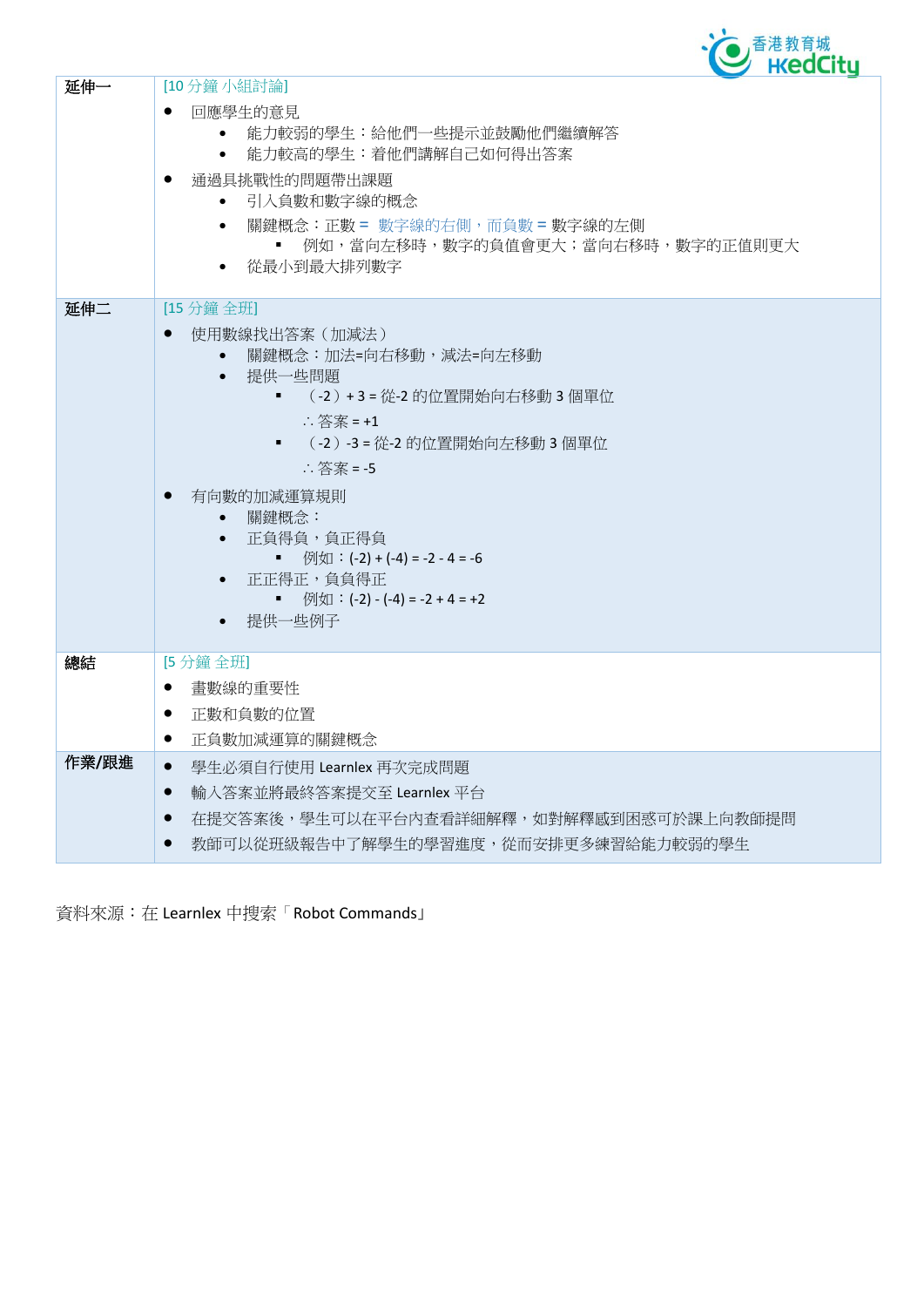

## **eREAP - Learnlex Suggested Lesson Plan**

Every student is born with curiosity, and therefore teachers often start their classes with interesting questions as this helps ignite students' innate drive for learning. Taking the topic of directed numbers as an example, this teaching idea aims to stimulate students' curiosity with the use the problem-solving platform Learnlex, and introduce the concepts of negative numbers, and addition and subtraction of directed numbers.

| <b>Lesson Duration: 40 mins</b><br>Level / target students: KS3<br>Prerequisite: Learnt the basic arithmetic operations (i.e. addition, subtraction, multiplication, division) in KS1 and KS2 |                                                                                                                                                                                                                                                                                                                                                                                                                                                                                                                              |  |
|-----------------------------------------------------------------------------------------------------------------------------------------------------------------------------------------------|------------------------------------------------------------------------------------------------------------------------------------------------------------------------------------------------------------------------------------------------------------------------------------------------------------------------------------------------------------------------------------------------------------------------------------------------------------------------------------------------------------------------------|--|
| Objective                                                                                                                                                                                     | After the lesson, students will be able to<br>understand the concept of 'negative number'<br>arrange negative numbers in order from smallest to largest<br>use a number line with positive and negative numbers (i.e. directed numbers) to find the relationship<br>between two or more numbers<br>calculate the answer by using number line                                                                                                                                                                                 |  |
| Equipment<br><b>Needed</b>                                                                                                                                                                    | Electronic devices (e.g. iPads / tablets / computers)<br>Pieces of paper for students to write the answer of the challenging question                                                                                                                                                                                                                                                                                                                                                                                        |  |
| Set $/$<br><b>Introduction</b>                                                                                                                                                                | [10 mins Groups of 3-4]<br>Divide students into groups of 3 to 4<br>1.<br>Raise a challenging question of directed numbers (e.g. 'Robot Commands') found in Learnlex<br>2.<br>Ask the groups to discuss. This aims to stimulate students' thinking<br>Students are not required to input the answers to Learnlex but simply write down the answers<br>$\bullet$<br>and how they come up with the answers on the paper<br>Students are invited to present their ideas in front of the class<br>The question is shown as below |  |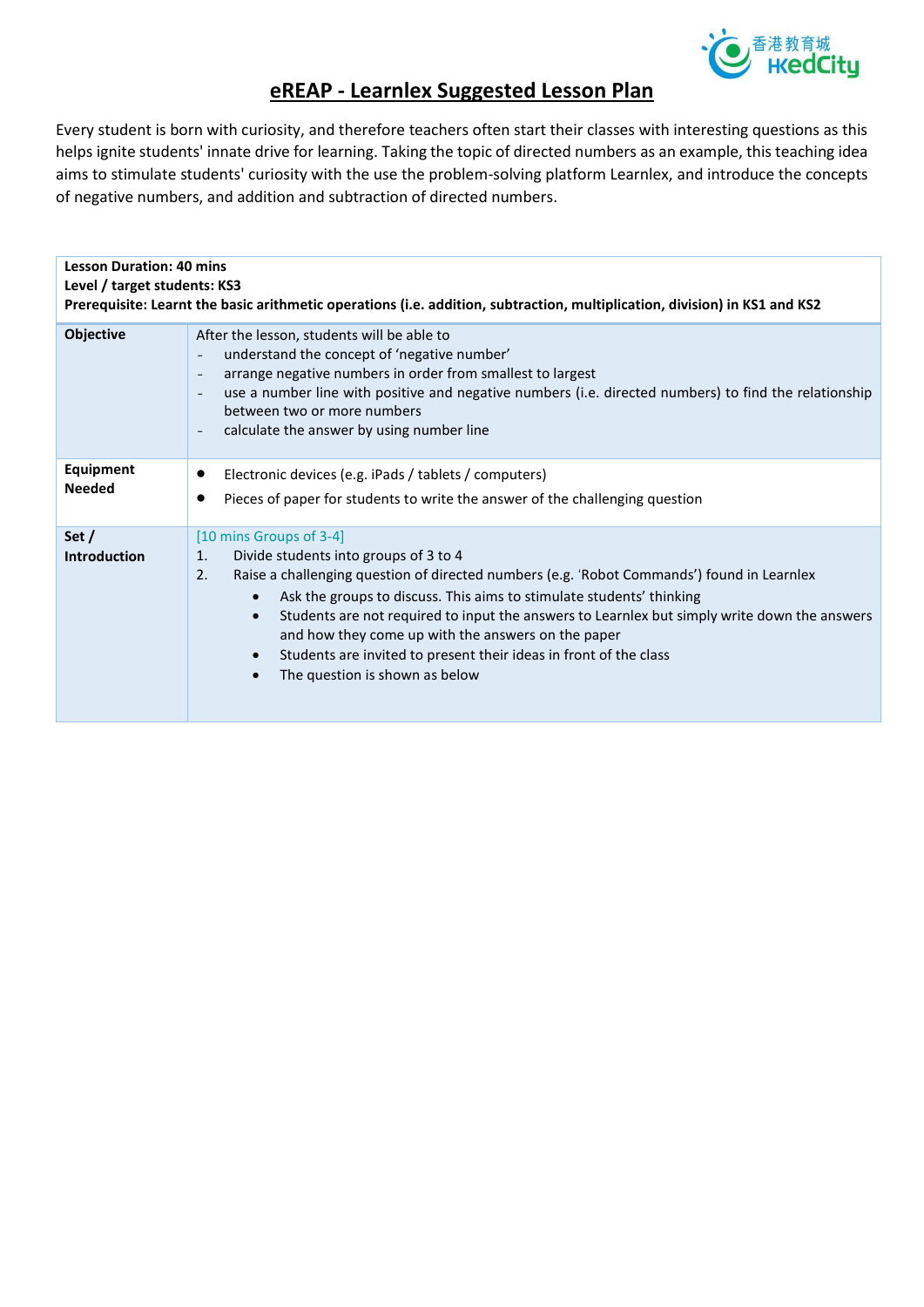